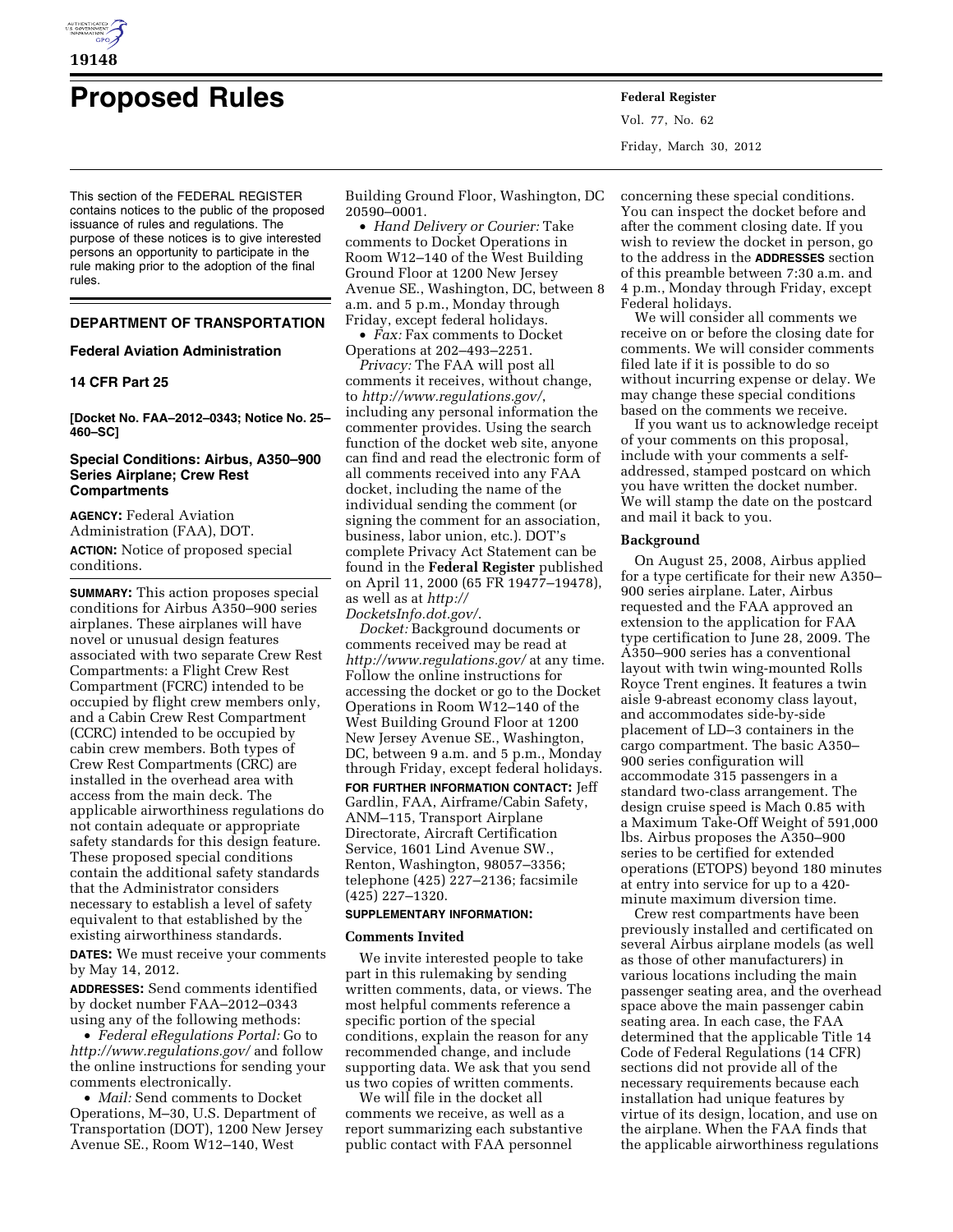do not contain adequate or appropriate safety standards because of a novel or unusual design feature, special conditions are prescribed under the provisions of § 21.16. The special conditions contain safety standards that the FAA considers necessary to establish a level of safety equivalent to that established by the existing airworthiness standards.

The FAA has previously written special conditions to address crew rest compartment installations in various locations for various models. These special conditions have been very similar in content, but the particular details of a given installation have resulted in differences between the actual special conditions. The FAA has used the experience gained over time from prior special conditions to refine and enhance the special conditions proposed in this special condition. In the case of the A350–900 series, these proposed special conditions reflect the knowledge gained from those programs and therefore have some differences in wording from prior Airbus special conditions, even though the overall intent of the proposed special conditions is essentially the same.

#### **Type Certification Basis**

Under Title 14, Code of Federal Regulations (14 CFR) 21.17, Airbus must show that the A350–900 series airplane meets the applicable provisions of 14 CFR part 25, as amended by Amendments 25–1 through 25–128.

If the Administrator finds that the applicable airworthiness regulations (i.e., 14 CFR part 25) do not contain adequate or appropriate safety standards for the A350–900 series airplane because of a novel or unusual design feature, special conditions are prescribed under § 21.16.

Special conditions are initially applicable to the model for which they are issued. Should the type certificate for that model be amended later to include any other model that incorporates the same or similar novel or unusual design feature, the special conditions would also apply to the other model under § 21.101.

In addition to the applicable airworthiness regulations and special conditions, the A350–900 series must comply with the fuel vent and exhaust emission requirements of 14 CFR part 34 and the noise certification requirements of 14 CFR part 36. The FAA must also issue a finding of regulatory adequacy under § 611 of Public Law 92–574, the ''Noise Control Act of 1972.''

The FAA issues special conditions, as defined in 14 CFR 11.19, under § 11.38,

and they become part of the typecertification basis under § 21.17(a)(2).

# **Novel or Unusual Design Features**

The Airbus A350–900 series will incorporate the following novel or unusual design features: two separate Crew Rest Compartments in the overhead area accessible from the main deck. The FCRC is intended to be occupied by flight crew members only, and a CCRC is intended to be occupied by cabin crew members only. These compartments are unique to part 25 because of their design, location, and use on the airplane. Because of the novel or unusual features associated with installation of these compartments, special conditions are considered necessary to provide a level of safety equal to that established by the airworthiness regulations.

# **Discussion**

Compliance with these special conditions does not ensure that the applicant has demonstrated compliance with the requirements of 14 CFR part 91, 121, or 135.

In order to obtain an operational evaluation, the type design holder must contact the appropriate Aircraft Evaluation Group (AEG) in the Flight Standards Service and request an evaluation for operational suitability of the flight crew sleeping quarters in their crew rest facility. Results of these evaluations should be documented and appended to the A350 Flight Standardization Board (FSB) Report. Individual operators may reference these standardized evaluations in discussions with their FAA Principal Operating Inspector (POI) as the basis for an operational approval, in lieu of an on-site operational evaluation.

Any changes to the approved overhead crew rest compartment configuration that affect crewmember emergency egress or any other procedures affecting the safety of the occupying crewmembers and/or related training shall require a re-evaluation and approval. The applicant for a crew rest design change that affects egress, safety procedures, or training is responsible for notifying the FAA's AEG that a new crew rest facility evaluation is required.

Procedures must be developed to assure that a crewmember entering the overhead crew rest compartment through the vestibule to fight a fire will examine the vestibule and the lavatory areas for the source of the fire prior to entering the remaining areas of the crew rest compartment. These procedures are intended to assure that the source of the fire is not between the crewmember and

the primary exit. In the event a fire source is not immediately self-evident to the firefighter, the firefighter should check for potential fire sources at areas closest to the primary exit first, then proceed to check areas in such a manner that the fire source, when found, would not be between the firefighter and the primary exit. Procedures describing methods to search the overhead crew rests for fire source(s) must be transmitted to the operator for incorporation into their training programs and appropriate operational manuals.

## **Applicability**

As discussed above, these special conditions apply to the A350–900 series airplanes. Should Airbus apply later for a change to the type certificate to include another model incorporating the same novel or unusual design feature, the special conditions would apply to that model as well.

#### **Conclusion**

This action affects only certain novel or unusual design features on the Airbus A350–900 series airplanes. It is not a rule of general applicability.

# **List of Subjects in 14 CFR Part 25**

Aircraft, Aviation safety, Reporting and recordkeeping requirements.

The authority citation for these special conditions is as follows:

**Authority:** 49 U.S.C. 106(g), 40113, 44701, 44702, 44704.

## **The Proposed Special Conditions**

Accordingly, the Federal Aviation Administration (FAA) proposes the following special conditions as part of the type certification basis for Airbus A350–900 series airplanes.

1. Occupancy of the overhead crew rest compartment is limited to the total number of installed bunks and seats in each compartment, and is not allowed for taxi, takeoff and landing. There must be an approved seat or berth able to withstand the maximum flight loads when occupied for each occupant permitted in the overhead crew rest compartment. In addition, the maximum occupancy in the overhead crew rest compartment may be limited as necessary to provide the required level of safety.

(a) There must be appropriate placards, inside and outside each entrance to the overhead crew rest compartment to indicate:

(1) The maximum number of occupants allowed,

(2) That occupancy is restricted to crewmembers who are trained in the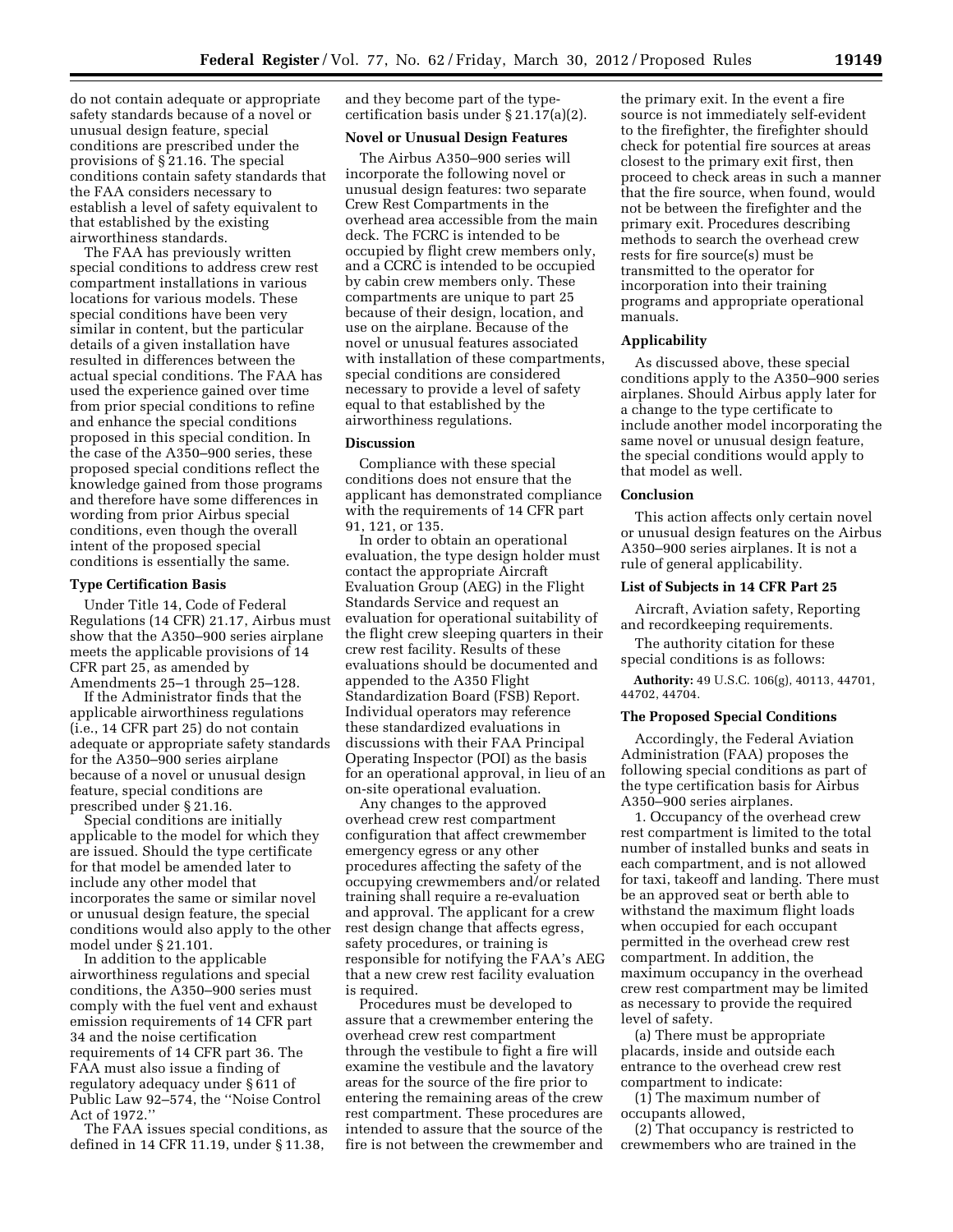evacuation procedures for the overhead crew rest compartment,

(3) That occupancy is prohibited during taxi, take-off and landing,

(4) That smoking is prohibited in the overhead crew rest compartment, and

(5) That stowage in the crew rest compartment area is limited to crew personal luggage. The stowage of cargo or passenger baggage is not allowed.

(b) There must be at least one ashtray on the inside and outside of any entrance to the overhead crew rest compartment.

(c) There must be a means to prevent passengers from entering the overhead crew rest compartment in the event of an emergency or when no flight attendant is present.

(d) There must be a means for any door installed between the overhead crew rest compartment and passenger cabin to be capable of being quickly opened from inside the compartment, even when crowding occurs at each side of the door.

(e) For all doors installed, there must be a means to preclude anyone from being trapped inside the overhead crew rest compartment. If a locking mechanism is installed, it must be capable of being unlocked from the outside without the aid of special tools. The lock must not prevent the compartment from being opened from the inside at any time.

(f) The means of opening doors and hatches to the overhead crew rest compartment must be simple and obvious. In addition, doors or hatches that separate the overhead crew rest compartment from the main deck must not adversely affect evacuation of occupants on the main deck (slowing evacuation by encroaching into aisles in a way that is not easily reversible, for example) or cause injury to those occupants during opening or while opened.

2. There must be at least two emergency evacuation routes, which could be used by each occupant of the overhead crew rest compartment to evacuate rapidly to the main cabin.

(a) The routes must also be able to be closed from the main passenger cabin after evacuation. In addition, the routes must be located with sufficient separation within the overhead crew rest compartment to minimize the possibility of an event either inside or outside of the crew rest compartment which would render both routes inoperative.

Compliance to the requirements of proposed special condition no. 2. may be shown by inspection or by analysis. Regardless which method is used, the

maximum acceptable exit separation is 60 feet measured between exit openings.

# **Compliance by Inspection**

An overhead crew rest compartment less than 60 feet in length in which the evacuation routes are located such that each occupant of the seats and berths has an unobstructed route to at least one of the evacuation routes regardless of the location of a fire would be acceptable by inspection. A fire within a berth that only blocks the occupant of that berth from exiting the berth need not be considered. Therefore, exits which are located at absolute opposite ends (i.e., adjacent to opposite end walls) of the crew rest would require no further review or analysis with regard to exit separation.

# **Compliance by Analysis**

Analysis must show the overhead crew rest compartment configuration and interior features provide for all occupants of the overhead crew rest to escape the compartment in the event of a hazard inside or outside of the compartment. Elements to consider in this evaluation are as follows:

(1) Fire inside or outside the overhead crew rest compartment considered separately and the design elements used to reduce the available fuel for the fire,

(2) Design elements to reduce the fire ignition sources in the overhead crew rest compartment,

(3) Distribution and quantity of emergency equipment within the overhead crew rest compartment,

(4) Structural failure or deformation of components that could block access to the available evacuation routes (*e.g.,*  seats, folding berths, contents of stowage compartments, etc.,

(5) An incapacitated person blocking the evacuation routes,

(6) Any other foreseeable hazard not identified above that could cause the evacuation routes to be compromised.

Analysis must consider design features affecting access to the evacuation routes. The design features that should be considered include, but are not limited to, seat-back break-over, the elimination of rigid structure that reduces access from one part of the compartment to another, the elimination of items that are known to be the cause of potential hazards, the availability of emergency equipment to address fire hazards, the availability of communications equipment, supplemental restraint devices to retain items of mass that could hinder evacuation if broken loose, and load path isolation between components that contain the evacuation routes.

Analysis of the fire threats should be used in determining the placement of required fire extinguishers and protective breathing equipment (PBEs) and should consider the possibility of fire in any location in the overhead crew rest compartment. The location and quantity of PBEs and fire extinguishers should allow occupants located in any approved seats or berths access to the equipment necessary to fight a fire in the overhead crew rest compartment.

The intent of this proposed special condition is to provide sufficient exit separation. The exit separation analysis described above should not be used to approve exits which have less physical separation (measured between the centroid of each exit opening) than the minimums prescribed below, unless compensating features are identified and submitted to the FAA for evaluation and approval.

For overhead crew rest compartments with one exit located near the forward or aft end of an overhead crew rest compartment, as measured by having the centroid of the exit opening within 20 percent of the forward or aft end of the total overhead crew rest compartment length, the exit separation should not be less than 50 percent of the total overhead crew rest compartment length.

For overhead crew rest compartments with neither required exit located near the forward or aft end of the overhead crew rest compartment, as measured by not having the centroid of either exit opening within 20 percent of the forward or aft end of the total overhead crew rest compartment length, the exit separation should not be less than 30 percent of the total overhead crew rest compartment length.

(b) The routes must be designed to minimize the possibility of blockage, which might result from fire, mechanical or structural failure, or persons standing below or against the escape route. One of the evacuation routes should not be located where normal movement by passengers, such as in the main aisle, cross aisle or galley complex, would impede egress from the overhead crew rest compartment when it is occupied. If an evacuation route utilizes an area where normal movement of passengers occurs, it must be demonstrated that passengers would not impede egress to the main deck. If there is low headroom at or near the evacuation route, provisions must be made to prevent or to protect occupants of the overhead crew rest compartment from head injury. The use of evacuation routes must not be dependent on any powered device. If the evacuation path is over an area where there are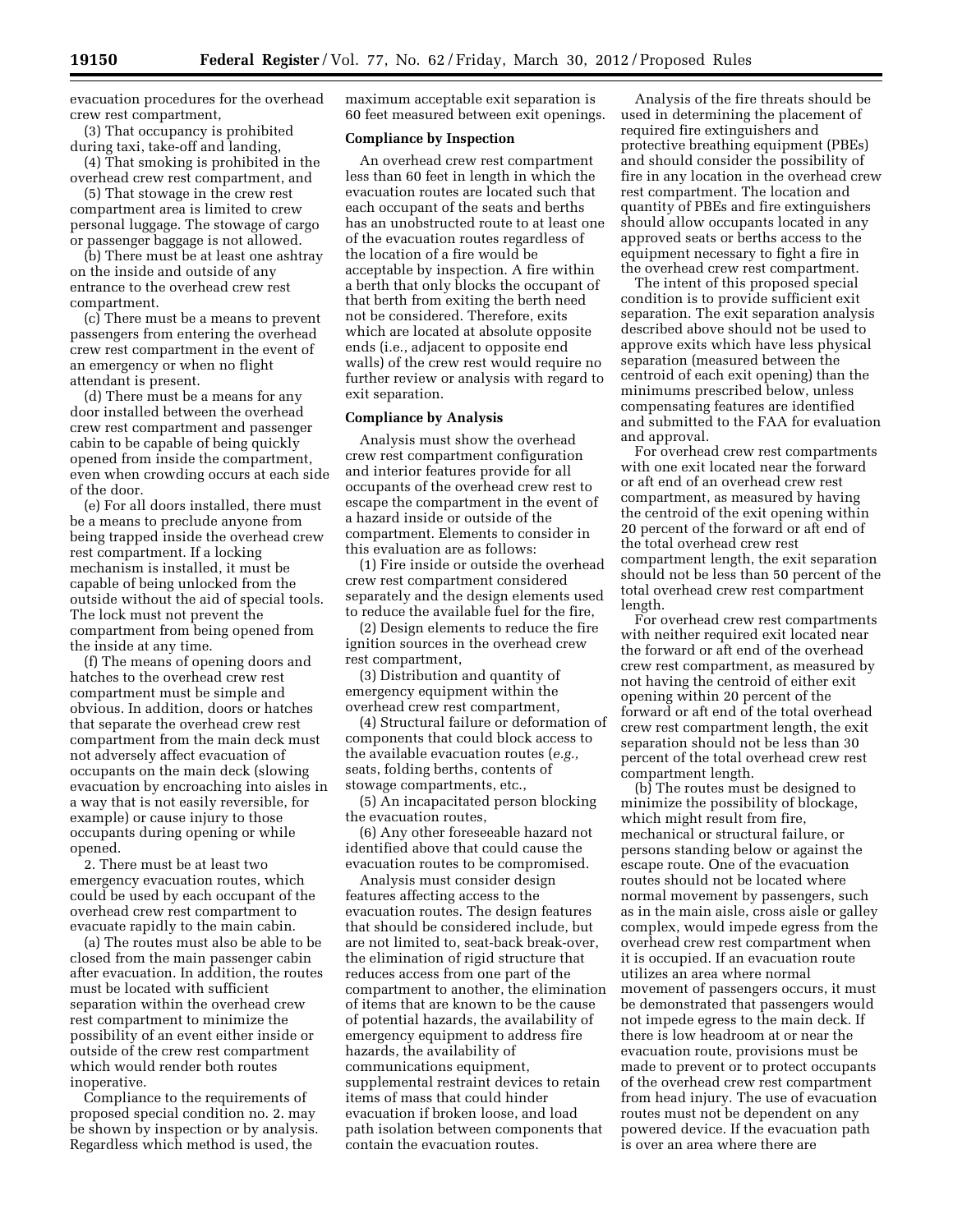passenger seats, a maximum of five passengers may be displaced from their seats temporarily during the evacuation process of an incapacitated person(s). If the evacuation procedure involves the evacuee stepping on seats, the seats must not be damaged to the extent that they would not be acceptable for occupancy during an emergency landing.

(c) Emergency evacuation procedures, including the emergency evacuation of an incapacitated occupant from the overhead crew rest compartment, must be established. All of these procedures must be transmitted to the operator for incorporation into their training programs and appropriate operational manuals.

(d) There must be a limitation in the Airplane Flight Manual or other suitable means requiring that crewmembers be trained in the use of all evacuation routes.

3. There must be a means for the evacuation of an incapacitated person, representative of a ninety-fifth percentile male, from the overhead crew rest compartment to the passenger cabin floor.

(a) The evacuation must be demonstrated for all evacuation routes. One person, e.g., a crewmember or assistant, within the overhead crew rest compartment may provide assistance in the evacuation. Additional assistance may be provided by up to three persons in the main passenger compartment. These additional assistants must be standing on the floor while providing assistance.

(b) For evacuation routes having stairways, the additional assistants may ascend up to one half the elevation change from the main deck to the overhead crew rest compartment, or to the first landing, whichever is lower.

4. The following signs and placards must be provided in the overhead crew rest compartment:

(a) At least one exit sign meeting the requirements of  $\S 25.812(b)(1)(i)$  must be located near each exit. One allowable exception is utilization of a sign with reduced background area of no less than 5.3 square inches (excluding the letters), provided that it is installed such that the material surrounding the exit sign is light in color (e.g., white, cream, light beige). If the material surrounding the exit sign is not light in color, a sign with a minimum of a one-inch wide background border around the letters would also be acceptable. Another allowable exception is a sign with a symbol that the FAA has determined to be equivalent for use as an exit sign in an overhead crew rest compartment.

(b) An appropriate placard located near each exit defining the location and the operating instructions for each evacuation route.

(c) Placards must be readable from a distance of 30 inches under emergency lighting conditions.

(d) The exit handles and evacuation path operating instruction placards must be illuminated to at least 160 microlamberts under emergency lighting conditions.

5. If the aircraft's main power system fails, or of the normal overhead crew rest compartment lighting system fails, there must be a means for emergency illumination to be automatically provided for the overhead crew rest compartment.

(a) This emergency illumination must be independent of the main lighting system.

(b) The sources of general cabin illumination may be common to both the emergency and the main lighting systems if the power supply to the emergency lighting system is independent of the power supply to the main lighting system.

(c) The illumination level must be sufficient for the occupants of the overhead crew rest compartment to locate and transfer to the main passenger cabin floor by means of each evacuation route.

6. There must be means for two-way voice communications between crewmembers on the flight deck and occupants of the overhead crew rest compartment. There must also be twoway communications between the occupants of the overhead crew rest compartment and each flight attendant station required to have a public address system microphone per § 25.1423(g) in the passenger cabin. In addition, the public address system must include provisions to provide only the relevant information to the flight crewmembers in the overhead crew rest compartment (e.g., fire in flight, aircraft depressurization, preparation of the compartment occupants for landing.).

7. There must be a means for manual activation of an aural emergency alarm system, audible during normal and emergency conditions, to enable crewmembers on the flight deck and at each pair of required floor level emergency exits to alert occupants of the overhead crew rest compartment of an emergency situation. Use of a public address or crew interphone system will be acceptable, provided an adequate means of differentiating between normal and emergency communications is incorporated. The system must be powered in flight, after the shutdown or failure of all engines and auxiliary

power units, for a period of at least ten minutes.

8. There must be a means, readily detectable by seated or standing occupants of the overhead crew rest compartment, which indicates when seat belts should be fastened. In the event there are no seats, at least one means must be provided to cover anticipated turbulence such as sufficient handholds. Seat belt type restraints must be provided for berths and must be compatible for the sleeping attitude during cruise conditions. There must be a placard on each berth requiring that seat belts must be fastened when occupied. If compliance with any of the other requirements of these special conditions is predicated on specific head location, there must be a placard identifying the head position.

9. In lieu of the requirements specified in § 25.1439(a) that pertain to isolated compartments and to providing a level of safety equivalent to that for occupants of an isolated galley, the following equipment must be provided in the overhead crew rest compartment:

(a) At least one approved hand-held fire extinguisher appropriate for the kinds of fires likely to occur,

(b) Two Protective Breathing Equipment (PBE) devices approved to Technical Standard Order (TSO)–C116 or equivalent, suitable for firefighting, or one PBE for each hand-held fire extinguisher, whichever is greater, and

(c) One flashlight.

**Note:** Additional PBEs and fire extinguishers in specific locations, beyond the minimum numbers prescribed in Special Condition No. 9 may be required as a result of the egress analysis accomplished to satisfy Special Condition No. 2(a).

10. A smoke or fire detection system or systems must be provided that monitors each occupiable area within the overhead crew rest compartment, including those areas partitioned by curtains. Flight tests must be conducted to show compliance with this requirement. Each system or systems must provide:

(a) A visual indication to the flightdeck within one minute after the start of a fire;

(b) An aural warning in the overhead crew rest compartment; and

(c) A warning in the main passenger cabin. This warning must be readily detectable by a flight attendant, considering the positioning of flight attendants throughout the main passenger compartment during various phases of flight.

11. The overhead crew rest compartment must be designed such that fires within the compartment can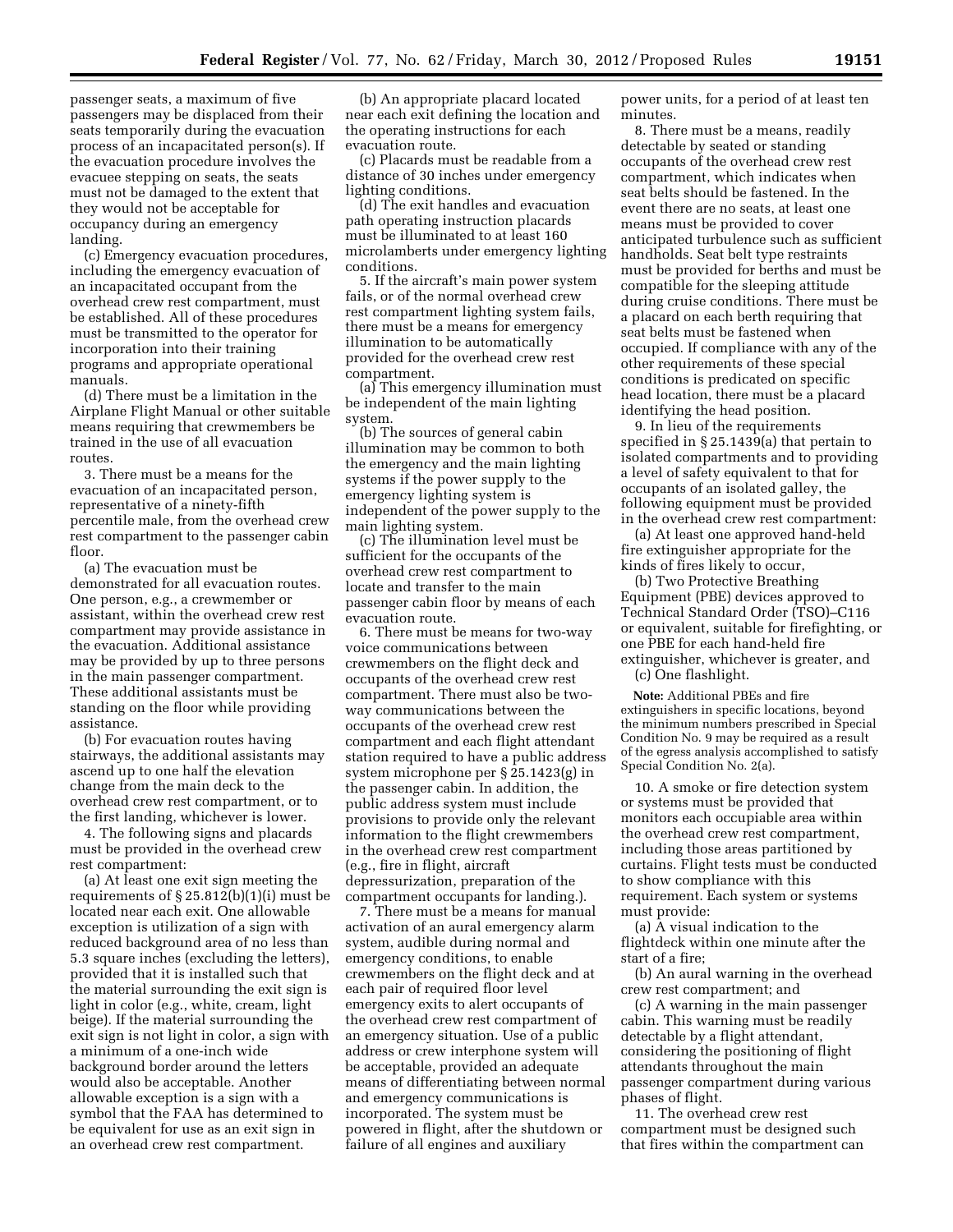be controlled without a crewmember having to enter the compartment, or the design of the access provisions must allow crewmembers equipped for firefighting to have unrestricted access to the compartment. The time for a crewmember on the main deck to react to the fire alarm, to don the firefighting equipment, and to gain access must not exceed the time for the compartment to become smoke-filled, making it difficult to locate the fire source. Procedures describing methods to search the overhead crew rests for fire sources(s) must be established. These procedures must be transmitted to the operator for incorporation into their training programs and appropriate operational manuals.

12. There must be a means provided to exclude hazardous quantities of smoke or extinguishing agent originating in the overhead crew rest compartment from entering any other compartment occupied by crewmembers or passengers. This means must include the time periods during the evacuation of the overhead crew rest compartment and, if applicable, when accessing the overhead crew rest compartment to manually fight a fire. Smoke entering any other compartment occupied by crewmembers or passengers when the access to the overhead crew rest compartment is opened, during an emergency evacuation, must dissipate within five minutes after the access to the overhead crew rest compartment is closed. Hazardous quantities of smoke may not enter any other compartment occupied by crewmembers or passengers during subsequent access to manually fight a fire in the overhead crew rest compartment (the amount of smoke entrained by a firefighter exiting the overhead crew rest compartment through the access is not considered hazardous). During the one-minute smoke detection time, penetration of a small quantity of smoke from the overhead crew rest compartment into an occupied area is acceptable. Flight tests must be conducted to show compliance with this requirement.

There must be a provision in the firefighting procedures to ensure that all door(s) and hatch(es) at the crew rest compartment outlets are closed after evacuation of the crew rest compartment and during firefighting to minimize smoke and extinguishing agent from entering other occupiable compartments.

If a built-in fire extinguishing system is used in lieu of manual firefighting, then the fire extinguishing system must be designed so that no hazardous quantities of extinguishing agent will enter other compartments occupied by

passengers or crew. The system must have adequate capacity to suppress any fire occurring in the overhead crew rest compartment, considering the fire threat, volume of the compartment, and the ventilation rate.

13. There must be a supplemental oxygen system within the crew rest compartment as follows:

(a) There must be at least one mask for each seat and for each berth in the crew rest compartment.

(b) If a destination area, such as a changing area, is provided in the overhead crew rest compartment, there must be an oxygen mask readily available for each occupant that can reasonably be expected to be in the destination area. The maximum number of required masks within the destination area is limited to the placarded maximum occupancy of the crew rest.

(c) There must also be an oxygen mask readily accessible to each occupant that can reasonably be expected to be either transitioning from the main cabin into the crew rest compartment, transitioning within the crew rest compartment, or transitioning from the crew rest compartment to the main cabin.

(d) The system must provide an aural and visual alert to warn the occupants of the overhead crew rest compartment to don oxygen masks if there is a decompression. The aural and visual alerts must activate concurrently with the deployment of the oxygen masks in the passenger cabin. To compensate for sleeping occupants, the aural alert must be heard in each section of the overhead crew rest compartment and must sound continuously for a minimum of five minutes or until a reset switch within the overhead crew rest compartment is activated. A visual alert that informs occupants that they must don an oxygen mask must be visible in each section.

(e) There must also be a means by which the oxygen masks can be manually deployed from the flight deck.

(f) Decompression procedures for crew rest occupants must be established. These procedures must be transmitted to the operator for incorporation into their training programs and appropriate operational manuals.

(g) The supplemental oxygen system for the crew rest shall meet the same 14 CFR part 25 regulations as the supplemental oxygen system for the passenger cabin occupants except for the 10 percent additional masks requirement of  $\S 25.1447(c)(1)$ 

(h) The illumination level of the normal overhead crew rest compartment lighting system must automatically be sufficient for each occupant of the

compartment to locate a deployed oxygen mask.

14. The following requirements apply to overhead crew rest compartments that are divided into sections by curtains or partitions:

(a) A placard is required adjacent to each curtain that visually divides or separates, for privacy purposes, the overhead crew rest compartment into small sections. The placard must require that the curtain(s) remains open when the private section it creates is unoccupied. The vestibule section adjacent to the stairway is not considered a private area and, therefore, does not require a placard.

(b) For each section of the overhead crew rest compartment created by a curtain, the following requirements of these special conditions must be met with the curtain open or closed:

(1) No smoking placard (Special Condition No. 1),

(2) Emergency illumination (Special Condition No. 5),

(3) Emergency alarm system (Special Condition No. 7),

(4) Seat belt fasten signal or return to seat signal as applicable (Special Condition No. 8),

(5) The smoke or fire detection system (Special Condition No. 10), and

(6) The oxygen system (Special Condition No. 13).

(c) Overhead crew rest compartments visually divided to the extent that evacuation could be affected must have exit signs that direct occupants to the primary stairway exit. The exit signs must be provided in each separate section of the overhead crew rest compartment, except for curtained bunks, and must meet the requirements of § 25.812(b)(1)(i). An exit sign with reduced background area or a symbolic exit sign as described in Special Condition No. 4(a) may be used to meet this requirement.

(d) For sections within an overhead crew rest compartment with a rigid partition with a door physically separating the sections, the following requirements of these special conditions must be met with the door open or closed:

(1) There must be a secondary evacuation route from each section to the main deck, or alternatively, it must be shown that any door between the sections has been designed to preclude anyone from being trapped inside the compartment. Removal of an incapacitated occupant within this area must be considered. A secondary evacuation route from a small room designed for only one occupant for short time duration, such as a changing area or lavatory, is not required. However,